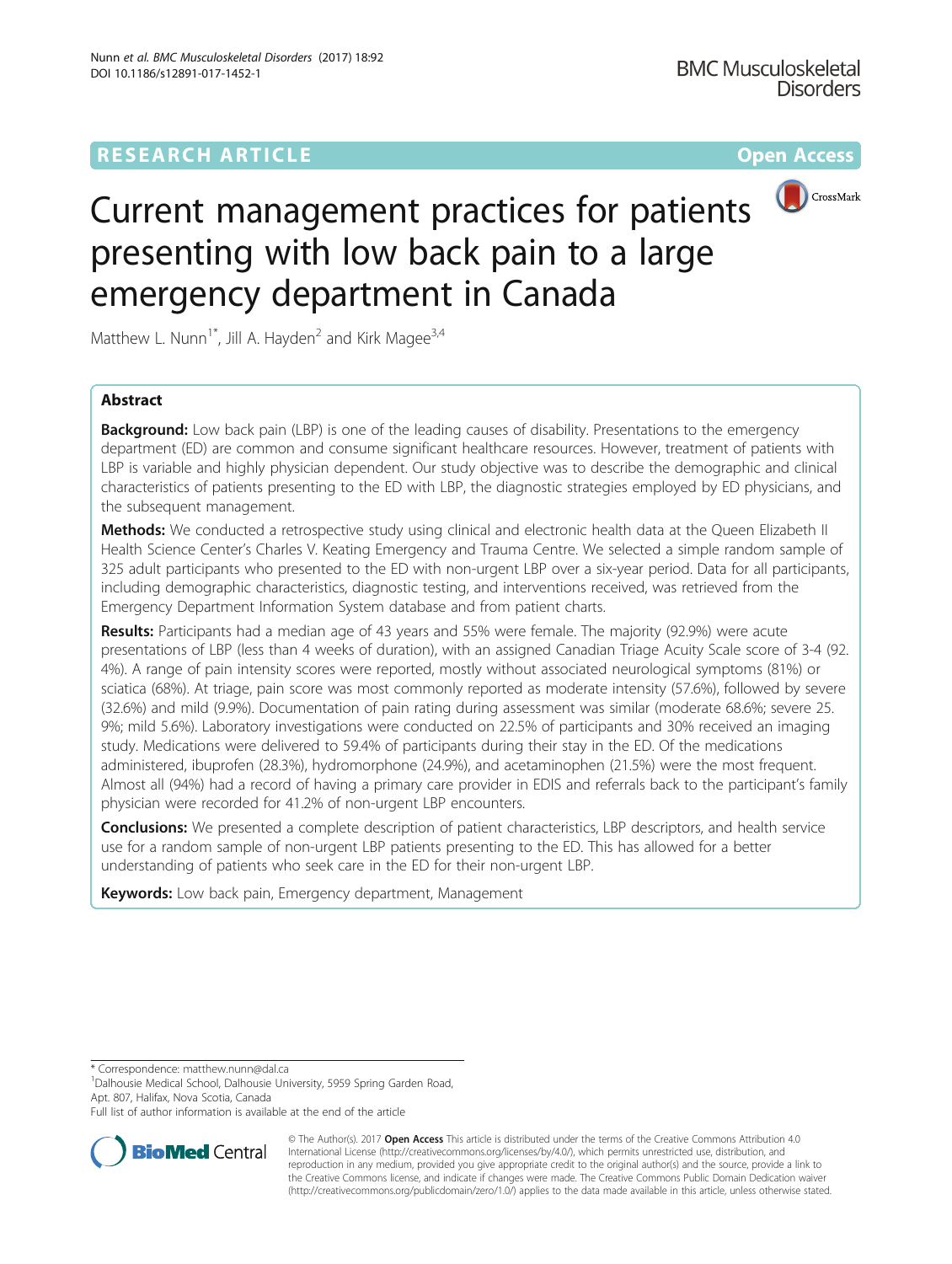## Background

Low back pain (LBP) is very common worldwide, affecting people of all ages [[1\]](#page-7-0). It is one of the leading causes of disability worldwide and has a high socioeconomic impact [\[1, 2](#page-7-0)]. A systematic review of the global prevalence of LBP estimates the point prevalence of activitylimiting LBP lasting more than 1-day to be 12%, with a 1-month prevalence of approximately 23% [[3\]](#page-7-0). In 2016, an analysis for the Global Burden of Disease Study found back and neck pain is the leading cause of disabilityadjusted life years (DALYs) in Canada and second overall in high income countries [\[4](#page-7-0)].

Low back pain has many potential etiologies; however, most patients (>85%) seen in primary care will have non-specific LBP and experience pain without an identifiable pathology or anatomical source [[5\]](#page-7-0). Typically, non-specific LBP resolves within weeks without intense investigation or treatment [[6\]](#page-7-0). Possible causes of LBP include vertebral compression fracture, radiculopathy, sciatica, and spinal stenosis, which occur in less than 10% of primary care patients and are generally non-urgent cases [[5\]](#page-7-0).

It is common for patients to present to an emergency department (ED) for investigation and treatment of their LBP. A recent systematic review that included 21 studies reported that in standard ED settings, 4.4% (pooled prevalence estimate) of visits are for LBP [[7\]](#page-7-0). In the United States (US), there are approximately 2.7 million annual visits to the ED for LBP [\[8\]](#page-7-0). In Nova Scotia, LBP is the most prevalent health condition reported by those aged 20 to 44 years, and is the primary reason for 3.2% of all adult presentations to the ED [[7\]](#page-7-0).

An extensive evidence base and multiple clinical guidelines exist for the diagnosis and treatment of LBP in primary care settings [\[6](#page-7-0)], much of which may be relevant in the ED setting. However, limited research is available about treatment of patients with LBP within EDs. Many consider the ED a costly setting to treat LBP [[9\]](#page-7-0). Referrals to other services, repeat presentations, and the use of diagnostic tests are common in ED settings, consuming physician time and healthcare resources. However, it has not been established whether treating LBP in the ED adds to overall healthcare costs.

One study of diagnostic testing and treatment of LBP in US EDs found that diagnostic imaging studies were ordered in approximately one-third of all LBP patients, and laboratory testing of urine and blood in 18.8 and 9.7% of LBP patients, respectively [[8](#page-7-0)]. We are not aware of any studies that have been conducted in Canada investigating management of LBP in the ED.

The objective of this study was to describe the diagnostic and therapeutic strategies employed by ED physicians in a representative sample of patients with nonurgent LBP patients presenting to a Canadian ED.

#### **Methods**

#### Study design and data sources

We conducted a retrospective cross-sectional analysis of six years of clinical data from the administrative Emergency Department Information System (EDIS) dataset of the Charles V. Keating (QEII HSC ED) Emergency and Trauma Centre, in Halifax, Nova Scotia, Canada, supplemented with data from linked patient charts. Data was collected between July 15, 2009 and July 15, 2015.

Halifax is the provincial capital of Nova Scotia and is a coastal city in eastern Canada. The QEII HSC ED, a tertiary care center, is the largest ED in Atlantic Canada. It typically serves 186 patients in a 24-hour period. Daily, there are approximately 30 ambulance arrivals and between 1-6 emergency helicopter arrivals. There is a total of 36 patient spaces (3 trauma rooms) in the ED and the department averages approximately 1.5 traumas a day. When arriving at the ED, patients are triaged based on presenting complaint and a limited physical exam with vitals is conducted. There are two treatment areas within the ED, the main ED and a minor treatment area where patients do not need to be monitored by nursing staff. Depending on the patient's condition and triage level, they are seen by a physician in one of these areas. All patients presenting to the ED are seen, regardless of compliant. Low back pain accounts for approximately 2100 visits per year at the QEII HSC ED [\[7](#page-7-0)]. This study was reviewed and approved by the Nova Scotia Health Authority Research Ethics Board.

#### Study population

We assessed management of non-urgent LBP for adults aged 16 and older (the minimum age of intake in the QEII HSC ED) presenting to the ED. We included patients with non-urgent LBP, defined by two subgroups – non-specific LBP and LBP with neurological signs or symptoms – using ICD-9 diagnostic codes (Appendix). Non-specific LBP was defined as localized pain, muscle tension, or stiffness without an identifiable, known pathology [[10\]](#page-7-0). LBP with neurological signs or symptoms is attributable to spinal joints, discs, vertebrae, muscle or soft tissues. For this subgroup, the presence of radiculopathy and lumbar spinal stenosis were screened for in the review. Radiculopathy was defined as impairment of a nerve root, with symptoms of radiating pain, numbness, tingling, or signs of muscle weakness corresponding to a specific nerve root. Lumbar spinal stenosis was defined based on signs of neurogenic claudication, such as worsening of pain with activity and in certain postures, relieved by rest. Signs and symptoms of lumbar spinal stenosis included discomfort, sensory loss, and weakness in the legs, reflecting involvement of spinal nerve roots within the lumbar spinal canal. An additional pathologic cause LBP subgroup was described as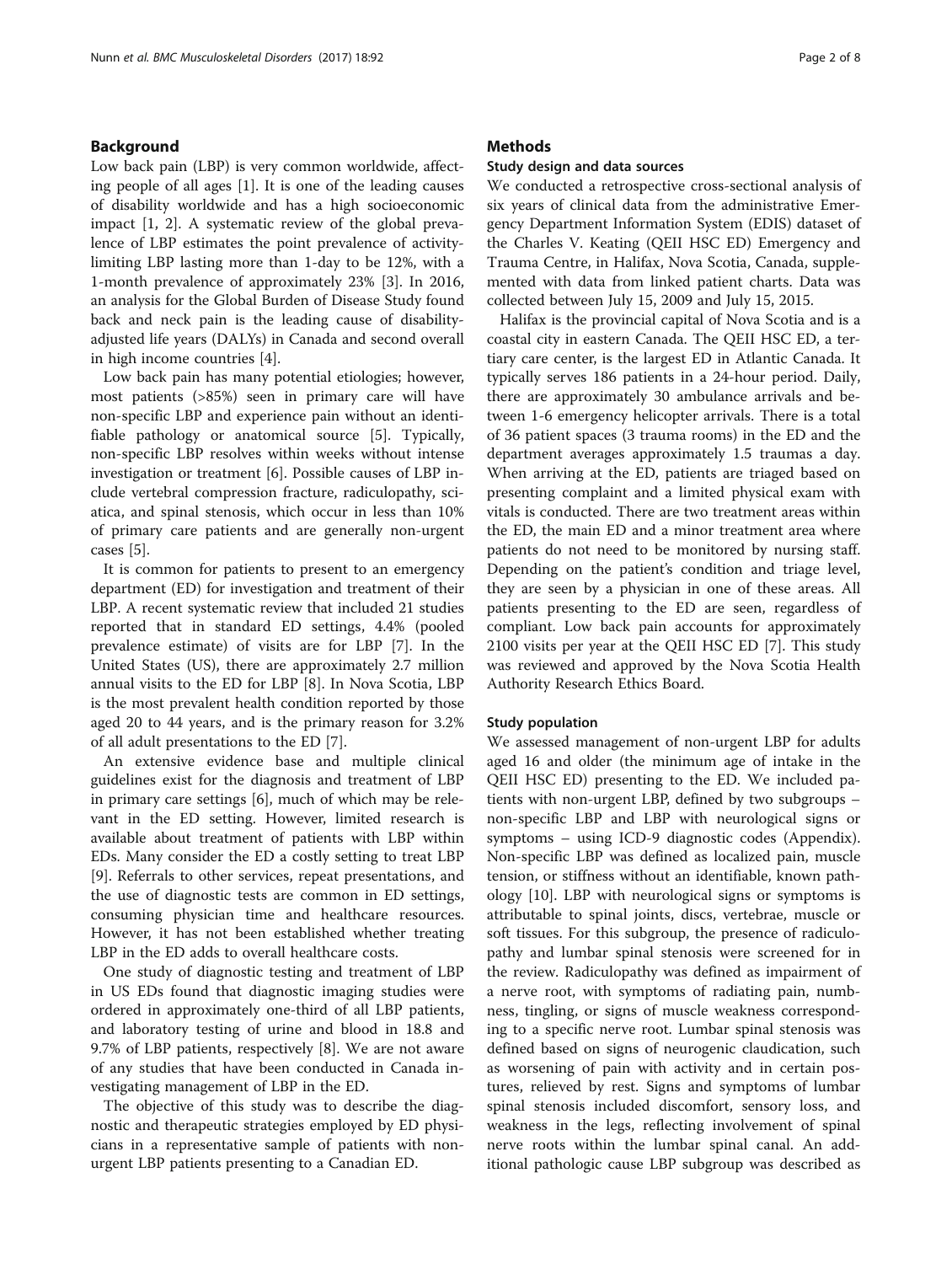LBP attributed to a specific, often serious cause, not primarily related to the back, such as abdominal aortic aneurysm, pancreatitis, pyelonephritis, or cancer. Patients receiving a diagnostic code compatible with pathologic cause LBP were excluded. In addition, we excluded patients deceased on arrival.

Using a computerized random number generator, we selected a simple random sample of 325 patients who presented to the ED with non-urgent LBP over the study period for this focused supplemental review. This sample size was determined to reflect variation in the population and specifically identify an adequate number of LBP patients who had LBP with neurological signs or symptoms; estimated to be approximately 10% of the nonurgent LBP population.

#### Variables of interest

Information was extracted from the EDIS database for important participant factors including, but not limited to, age, gender, length of stay, triage coding, and diagnosis coding. The QEII HSC ED uses the Canadian Triage Acuity Scale (CTAS) for triage coding and ICD-9 for diagnosis coding. In Canada, CTAS is a five-level scale for classifying the acuity of a patient's condition  $(1 = re$ suscitation,  $2 =$  emergent,  $3 =$  urgent,  $4 =$  semi-urgent, and 5 = non-urgent) based on the presenting complaint. In terms of assessing pain severity in association with CTAS level, it considers the location, severity, and acuity to better predict life-threatening conditions [[11\]](#page-7-0). The CTAS tool has been found to be a valid instrument for predicting admission rates, hospital length of stay, and diagnostic utilization [[12\]](#page-7-0). The ICD-9 coding system is used in many facilities across the country and remains a high standard in disease coding. It was revised in 2013 by the National Centre for Health Statistics (NCHS) and the Centre for Medicare and Medicaid Services (CMMS) found in the US. An electronic data extraction tool was developed in MS Access to aid in a highly-targeted patient chart review. This provided data on variables that were not available through EDIS related to the care provided in the ED and discharge instructions.

We recorded information about diagnostic tests utilized in the ED to investigate non-urgent LBP, treatment either administered or prescribed, and additional care provided. Diagnostic testing included plain radiograph, CT, MRI, urinalysis, and bloodwork. Treatment strategies included pharmacological and non-pharmacological therapies delivered in the ED and any prescriptions at discharge. Pharmacologic interventions were grouped into the following drug categories: anti-inflammatories, analgesics, opioids, and muscle relaxants. Care provided included referral to family physician, referral to medical specialist, referral to physiotherapy, and a documented discharge or follow-up plan. Other variables included in the analysis

described patient characteristics, LBP features, and the utilization of health services. Patient characteristics included age, sex, responsibility for payment, and whether the patient had a primary care provider. Low back pain was described by CTAS score, discharge diagnosis (using EDIS and chart), type of ED visit, presenting level of pain, duration of LBP complaint, and the presence or absence of sciatica and neurological symptoms. Presence of sciatica was defined as pain, numbness, tingling in the distribution of the sciatic nerve, radiating down the posterior or lateral aspect of the leg, usually to the foot or ankle. Presenting level of pain was captured in triage by EDIS and in the chart review independently. Both used an 11-point numerical rating scale for pain (0-10). Severity of pain was categorized based on this scale into mild (0-3), moderate (4-7), and severe (8-10) pain, the same groupings used in the revised CTAS guideline [[11\]](#page-7-0). Duration of LBP complaint was recorded in weeks since the onset of low back pain and categorized as acute LBP (less than 4 weeks), subacute LBP (4 weeks to less than 12 weeks), or chronic LBP (greater than 12 weeks) [\[5\]](#page-7-0). Health service use measured method of arrival, arrival date and time, departure date and time, and departure destination.

#### Statistical analysis

Data were analyzed using STATA IC 13.1 statistical software, including descriptive analyses and assessment of characteristics associated with outcomes. Categorical variables were described with frequencies (%). Continuous variables with a normal distribution were described with a mean value and standard deviation. If the data was not normally distributed, we used a median value with interquartile range in the analyses. Patterns of missing data were examined and described.

#### Results

Sociodemographic and ED visit characteristics of the 325 participants were identified from the EDIS database and the linked patient chart (Table [1](#page-3-0)). Participants had a median age of 43 years, of which 179 were female (55%). Almost all (94%) had a record of having a primary care provider in EDIS. The majority of participants presented acutely (less than 4 weeks of duration), with a CTAS of 3-4 (less urgent, urgent). A range of pain intensity scores were reported. At triage, pain score was most commonly reported as moderate intensity (57.6%), followed by severe (32.6%) and mild (9.9%). Documentation of pain rating during assessment was similar, with 68.6% of participants reporting moderate intensity of pain, with 25.9% severe and 5.6% mild. Generally, presentations were without associated neurological symptoms (81%) or sciatica (68%). Of note, 21% of participants arrived by ambulance; median length of stay was 2.8 h.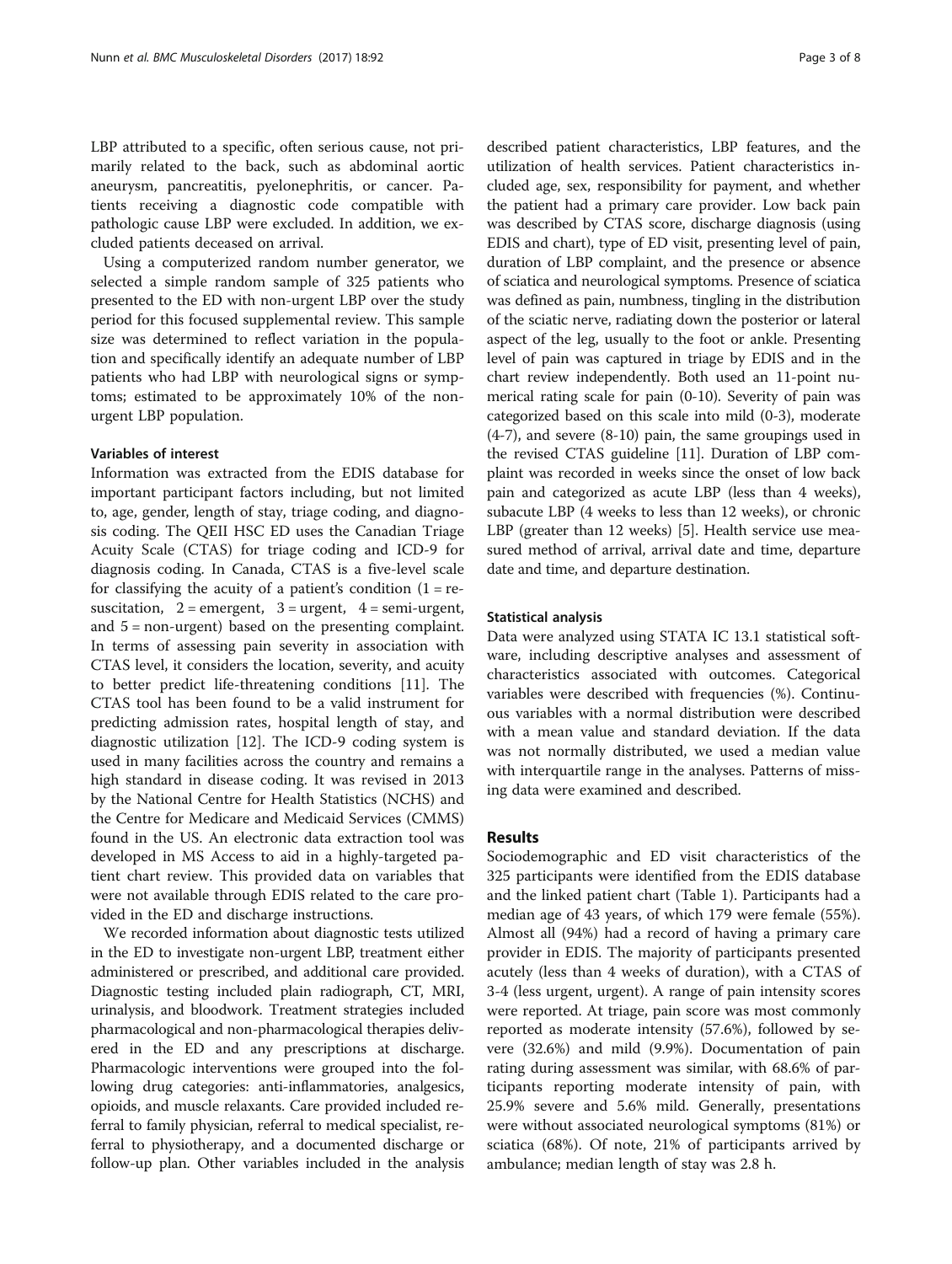| Number (%)<br>Characteristics<br>Age, years (median, IQR)<br>43 (30–57)<br>Female, sex<br>179 (55.1)<br>305 (93.9)<br>Primary care provider<br>Type of ED visit ( $n = 272$ ; 53 missing)<br>Emergency<br>265 (81.5)<br>4(1.2)<br>Direct to consult<br>811 referral<br>2(0.6)<br>Return visit<br>1(0.3)<br>Missing<br>53 (16.3)<br>$CTAS score (1-5)$<br>2<br>18 (5.5)<br>3<br>124 (38.2)<br>$\overline{4}$<br>176 (54.2)<br>5<br>7(2.2)<br>Presenting pain severity EDIS (0–10) ( $n = 132$ ; 193 missing)<br>Mild $(0-3)$<br>13 (9.9%)<br>Moderate (4-7)<br>76 (57.6%)<br>Severe (8-10)<br>43 (32.6%)<br>Presenting pain severity Chart (0-10) ( $n = 54$ ; 271 missing)<br>Mild $(0-3)$<br>3(5.6%)<br>Moderate (4-7)<br>37 (68.5%)<br>Severe (8-10)<br>14 (25.9%)<br>Duration of LBP complaint<br>Acute (0-4 weeks)<br>302 (92.9)<br>Subacute (>4-12 weeks)<br>10(3.1)<br>Chronic (>12 weeks)<br>13 (4.0)<br>Presence of sciatica ( $n = 219$ ; 106 missing)<br>Yes<br>70 (32.0)<br>Νo<br>149 (68.0)<br>Presence of neurological symptoms ( $n = 258$ ; 67 missing)<br>Yes<br>49 (19.0)<br>No<br>209 (81.0)<br>Responsibility for payment ( $n = 315$ ; 10 missing)<br>Department of Health, NS<br>261 (82.9)<br>Other Canadian Province<br>11(3.5)<br>Self (Non-Canadian)<br>3(1.0)<br>Worker's Compensation Board, NS<br>28 (8.9)<br>Other<br>13 (4.1)<br>Method of Arrival ( $n = 317$ ; 8 missing)<br>Walk-in<br>251 (79.2)<br>EHS ground<br>66 (20.8)<br>2.8 (1.92-4.43)<br>Length of stay, Hours (median, IQR)<br>Departure destination | non-urgent LBP patients ( $n = 325$ ) |  |
|--------------------------------------------------------------------------------------------------------------------------------------------------------------------------------------------------------------------------------------------------------------------------------------------------------------------------------------------------------------------------------------------------------------------------------------------------------------------------------------------------------------------------------------------------------------------------------------------------------------------------------------------------------------------------------------------------------------------------------------------------------------------------------------------------------------------------------------------------------------------------------------------------------------------------------------------------------------------------------------------------------------------------------------------------------------------------------------------------------------------------------------------------------------------------------------------------------------------------------------------------------------------------------------------------------------------------------------------------------------------------------------------------------------------------------------------------------------------------------------------------------------------------------------------------|---------------------------------------|--|
|                                                                                                                                                                                                                                                                                                                                                                                                                                                                                                                                                                                                                                                                                                                                                                                                                                                                                                                                                                                                                                                                                                                                                                                                                                                                                                                                                                                                                                                                                                                                                  |                                       |  |
|                                                                                                                                                                                                                                                                                                                                                                                                                                                                                                                                                                                                                                                                                                                                                                                                                                                                                                                                                                                                                                                                                                                                                                                                                                                                                                                                                                                                                                                                                                                                                  |                                       |  |
|                                                                                                                                                                                                                                                                                                                                                                                                                                                                                                                                                                                                                                                                                                                                                                                                                                                                                                                                                                                                                                                                                                                                                                                                                                                                                                                                                                                                                                                                                                                                                  |                                       |  |
|                                                                                                                                                                                                                                                                                                                                                                                                                                                                                                                                                                                                                                                                                                                                                                                                                                                                                                                                                                                                                                                                                                                                                                                                                                                                                                                                                                                                                                                                                                                                                  |                                       |  |
|                                                                                                                                                                                                                                                                                                                                                                                                                                                                                                                                                                                                                                                                                                                                                                                                                                                                                                                                                                                                                                                                                                                                                                                                                                                                                                                                                                                                                                                                                                                                                  |                                       |  |
|                                                                                                                                                                                                                                                                                                                                                                                                                                                                                                                                                                                                                                                                                                                                                                                                                                                                                                                                                                                                                                                                                                                                                                                                                                                                                                                                                                                                                                                                                                                                                  |                                       |  |
|                                                                                                                                                                                                                                                                                                                                                                                                                                                                                                                                                                                                                                                                                                                                                                                                                                                                                                                                                                                                                                                                                                                                                                                                                                                                                                                                                                                                                                                                                                                                                  |                                       |  |
|                                                                                                                                                                                                                                                                                                                                                                                                                                                                                                                                                                                                                                                                                                                                                                                                                                                                                                                                                                                                                                                                                                                                                                                                                                                                                                                                                                                                                                                                                                                                                  |                                       |  |
|                                                                                                                                                                                                                                                                                                                                                                                                                                                                                                                                                                                                                                                                                                                                                                                                                                                                                                                                                                                                                                                                                                                                                                                                                                                                                                                                                                                                                                                                                                                                                  |                                       |  |
|                                                                                                                                                                                                                                                                                                                                                                                                                                                                                                                                                                                                                                                                                                                                                                                                                                                                                                                                                                                                                                                                                                                                                                                                                                                                                                                                                                                                                                                                                                                                                  |                                       |  |
|                                                                                                                                                                                                                                                                                                                                                                                                                                                                                                                                                                                                                                                                                                                                                                                                                                                                                                                                                                                                                                                                                                                                                                                                                                                                                                                                                                                                                                                                                                                                                  |                                       |  |
|                                                                                                                                                                                                                                                                                                                                                                                                                                                                                                                                                                                                                                                                                                                                                                                                                                                                                                                                                                                                                                                                                                                                                                                                                                                                                                                                                                                                                                                                                                                                                  |                                       |  |
|                                                                                                                                                                                                                                                                                                                                                                                                                                                                                                                                                                                                                                                                                                                                                                                                                                                                                                                                                                                                                                                                                                                                                                                                                                                                                                                                                                                                                                                                                                                                                  |                                       |  |
|                                                                                                                                                                                                                                                                                                                                                                                                                                                                                                                                                                                                                                                                                                                                                                                                                                                                                                                                                                                                                                                                                                                                                                                                                                                                                                                                                                                                                                                                                                                                                  |                                       |  |
|                                                                                                                                                                                                                                                                                                                                                                                                                                                                                                                                                                                                                                                                                                                                                                                                                                                                                                                                                                                                                                                                                                                                                                                                                                                                                                                                                                                                                                                                                                                                                  |                                       |  |
|                                                                                                                                                                                                                                                                                                                                                                                                                                                                                                                                                                                                                                                                                                                                                                                                                                                                                                                                                                                                                                                                                                                                                                                                                                                                                                                                                                                                                                                                                                                                                  |                                       |  |
|                                                                                                                                                                                                                                                                                                                                                                                                                                                                                                                                                                                                                                                                                                                                                                                                                                                                                                                                                                                                                                                                                                                                                                                                                                                                                                                                                                                                                                                                                                                                                  |                                       |  |
|                                                                                                                                                                                                                                                                                                                                                                                                                                                                                                                                                                                                                                                                                                                                                                                                                                                                                                                                                                                                                                                                                                                                                                                                                                                                                                                                                                                                                                                                                                                                                  |                                       |  |
|                                                                                                                                                                                                                                                                                                                                                                                                                                                                                                                                                                                                                                                                                                                                                                                                                                                                                                                                                                                                                                                                                                                                                                                                                                                                                                                                                                                                                                                                                                                                                  |                                       |  |
|                                                                                                                                                                                                                                                                                                                                                                                                                                                                                                                                                                                                                                                                                                                                                                                                                                                                                                                                                                                                                                                                                                                                                                                                                                                                                                                                                                                                                                                                                                                                                  |                                       |  |
|                                                                                                                                                                                                                                                                                                                                                                                                                                                                                                                                                                                                                                                                                                                                                                                                                                                                                                                                                                                                                                                                                                                                                                                                                                                                                                                                                                                                                                                                                                                                                  |                                       |  |
|                                                                                                                                                                                                                                                                                                                                                                                                                                                                                                                                                                                                                                                                                                                                                                                                                                                                                                                                                                                                                                                                                                                                                                                                                                                                                                                                                                                                                                                                                                                                                  |                                       |  |
|                                                                                                                                                                                                                                                                                                                                                                                                                                                                                                                                                                                                                                                                                                                                                                                                                                                                                                                                                                                                                                                                                                                                                                                                                                                                                                                                                                                                                                                                                                                                                  |                                       |  |
|                                                                                                                                                                                                                                                                                                                                                                                                                                                                                                                                                                                                                                                                                                                                                                                                                                                                                                                                                                                                                                                                                                                                                                                                                                                                                                                                                                                                                                                                                                                                                  |                                       |  |
|                                                                                                                                                                                                                                                                                                                                                                                                                                                                                                                                                                                                                                                                                                                                                                                                                                                                                                                                                                                                                                                                                                                                                                                                                                                                                                                                                                                                                                                                                                                                                  |                                       |  |
|                                                                                                                                                                                                                                                                                                                                                                                                                                                                                                                                                                                                                                                                                                                                                                                                                                                                                                                                                                                                                                                                                                                                                                                                                                                                                                                                                                                                                                                                                                                                                  |                                       |  |
|                                                                                                                                                                                                                                                                                                                                                                                                                                                                                                                                                                                                                                                                                                                                                                                                                                                                                                                                                                                                                                                                                                                                                                                                                                                                                                                                                                                                                                                                                                                                                  |                                       |  |
|                                                                                                                                                                                                                                                                                                                                                                                                                                                                                                                                                                                                                                                                                                                                                                                                                                                                                                                                                                                                                                                                                                                                                                                                                                                                                                                                                                                                                                                                                                                                                  |                                       |  |
|                                                                                                                                                                                                                                                                                                                                                                                                                                                                                                                                                                                                                                                                                                                                                                                                                                                                                                                                                                                                                                                                                                                                                                                                                                                                                                                                                                                                                                                                                                                                                  |                                       |  |
|                                                                                                                                                                                                                                                                                                                                                                                                                                                                                                                                                                                                                                                                                                                                                                                                                                                                                                                                                                                                                                                                                                                                                                                                                                                                                                                                                                                                                                                                                                                                                  |                                       |  |
|                                                                                                                                                                                                                                                                                                                                                                                                                                                                                                                                                                                                                                                                                                                                                                                                                                                                                                                                                                                                                                                                                                                                                                                                                                                                                                                                                                                                                                                                                                                                                  |                                       |  |
|                                                                                                                                                                                                                                                                                                                                                                                                                                                                                                                                                                                                                                                                                                                                                                                                                                                                                                                                                                                                                                                                                                                                                                                                                                                                                                                                                                                                                                                                                                                                                  |                                       |  |
|                                                                                                                                                                                                                                                                                                                                                                                                                                                                                                                                                                                                                                                                                                                                                                                                                                                                                                                                                                                                                                                                                                                                                                                                                                                                                                                                                                                                                                                                                                                                                  |                                       |  |
|                                                                                                                                                                                                                                                                                                                                                                                                                                                                                                                                                                                                                                                                                                                                                                                                                                                                                                                                                                                                                                                                                                                                                                                                                                                                                                                                                                                                                                                                                                                                                  |                                       |  |
|                                                                                                                                                                                                                                                                                                                                                                                                                                                                                                                                                                                                                                                                                                                                                                                                                                                                                                                                                                                                                                                                                                                                                                                                                                                                                                                                                                                                                                                                                                                                                  |                                       |  |
|                                                                                                                                                                                                                                                                                                                                                                                                                                                                                                                                                                                                                                                                                                                                                                                                                                                                                                                                                                                                                                                                                                                                                                                                                                                                                                                                                                                                                                                                                                                                                  |                                       |  |
|                                                                                                                                                                                                                                                                                                                                                                                                                                                                                                                                                                                                                                                                                                                                                                                                                                                                                                                                                                                                                                                                                                                                                                                                                                                                                                                                                                                                                                                                                                                                                  |                                       |  |
|                                                                                                                                                                                                                                                                                                                                                                                                                                                                                                                                                                                                                                                                                                                                                                                                                                                                                                                                                                                                                                                                                                                                                                                                                                                                                                                                                                                                                                                                                                                                                  |                                       |  |
|                                                                                                                                                                                                                                                                                                                                                                                                                                                                                                                                                                                                                                                                                                                                                                                                                                                                                                                                                                                                                                                                                                                                                                                                                                                                                                                                                                                                                                                                                                                                                  |                                       |  |
|                                                                                                                                                                                                                                                                                                                                                                                                                                                                                                                                                                                                                                                                                                                                                                                                                                                                                                                                                                                                                                                                                                                                                                                                                                                                                                                                                                                                                                                                                                                                                  |                                       |  |
|                                                                                                                                                                                                                                                                                                                                                                                                                                                                                                                                                                                                                                                                                                                                                                                                                                                                                                                                                                                                                                                                                                                                                                                                                                                                                                                                                                                                                                                                                                                                                  |                                       |  |
|                                                                                                                                                                                                                                                                                                                                                                                                                                                                                                                                                                                                                                                                                                                                                                                                                                                                                                                                                                                                                                                                                                                                                                                                                                                                                                                                                                                                                                                                                                                                                  |                                       |  |
|                                                                                                                                                                                                                                                                                                                                                                                                                                                                                                                                                                                                                                                                                                                                                                                                                                                                                                                                                                                                                                                                                                                                                                                                                                                                                                                                                                                                                                                                                                                                                  |                                       |  |
|                                                                                                                                                                                                                                                                                                                                                                                                                                                                                                                                                                                                                                                                                                                                                                                                                                                                                                                                                                                                                                                                                                                                                                                                                                                                                                                                                                                                                                                                                                                                                  |                                       |  |

<span id="page-3-0"></span>

| <b>Table 1</b> Patient, visit, and health service use characteristics of | <b>Table 1</b> Patient, visit, and health service use characteristics of |
|--------------------------------------------------------------------------|--------------------------------------------------------------------------|
| non-urgent LBP patients ( $n = 325$ )                                    | non-urgent LBP patients ( $n = 325$ ) (Continued)                        |

| Home                        | 316 (97.2) |
|-----------------------------|------------|
| Admitted                    | 8(2.5)     |
| Left against medical advice | 1(0.3)     |

In terms of the diagnostic strategies used by ED physicians at the QEII HSC ED for patients diagnosed with non-urgent LBP, 22.5% of participants received laboratory investigation, either urinalysis or blood work, and 30% received an imaging study (27% plain film x-ray) (Table 2).

Pharmacologic intervention for treatment of LBP included medications delivered in the ED (Table [3\)](#page-4-0) and prescriptions given to participants at time of discharge (Table [4\)](#page-4-0). Medications were delivered to the majority of participants (59.4%) during their stay in the ED. Ibuprofen (28.3%), hydromorphone (24.9%), and acetaminophen (21.5%) were administered most frequently, with acetaminophen also being combined in analgesic medications with dual-action, such as acetaminophen/codeine (Tylenol 3), acetaminophen/oxycodone (Percocet), and acetaminophen/codeine/caffeine (Atasol). In addition, different classes of medications were given in combination for symptomatic relief. The pharmacologic classes most commonly combined were opioids, analgesics, and anti-inflammatory medications.

Prescriptions constituted all written orders on the patient chart for medications received by the participants for use following discharge. This did not include recommended use of over-the-counter medications, as this was analyzed separately. Overall, 55% of participants received a prescription, most commonly hydromorphone (19.4%), Tylenol 3 (14.5%), and ibuprofen (11.7%).

Participants also received non-pharmacologic care in the ED that was documented in the patient chart (Table [5\)](#page-5-0). Specific advice for the use of heat (7.1%), ice

| <b>Table 2</b> Frequency of diagnostic tests performed for non- |  |  |  |
|-----------------------------------------------------------------|--|--|--|
| urgent LBP patients at the QEII HSC ED $(n = 325)$              |  |  |  |

| Diagnostic test         | Number (%) |
|-------------------------|------------|
| Any laboratory test     | 73 (22.5)  |
| Urinalysis              | 71 (21.9)  |
| <b>Bloodwork</b>        | 30(9.2)    |
| Any Imaging             | 96 (29.5)  |
| Plain radiograph        | 89 (27.4)  |
| CT                      | 15(4.6)    |
| <b>MRI</b>              | 2(0.6)     |
| Plain radiograph and CT | 11(3.4)    |
| CT and MRI              | 1(0.3)     |
| Only MRI                | 1(0.3)     |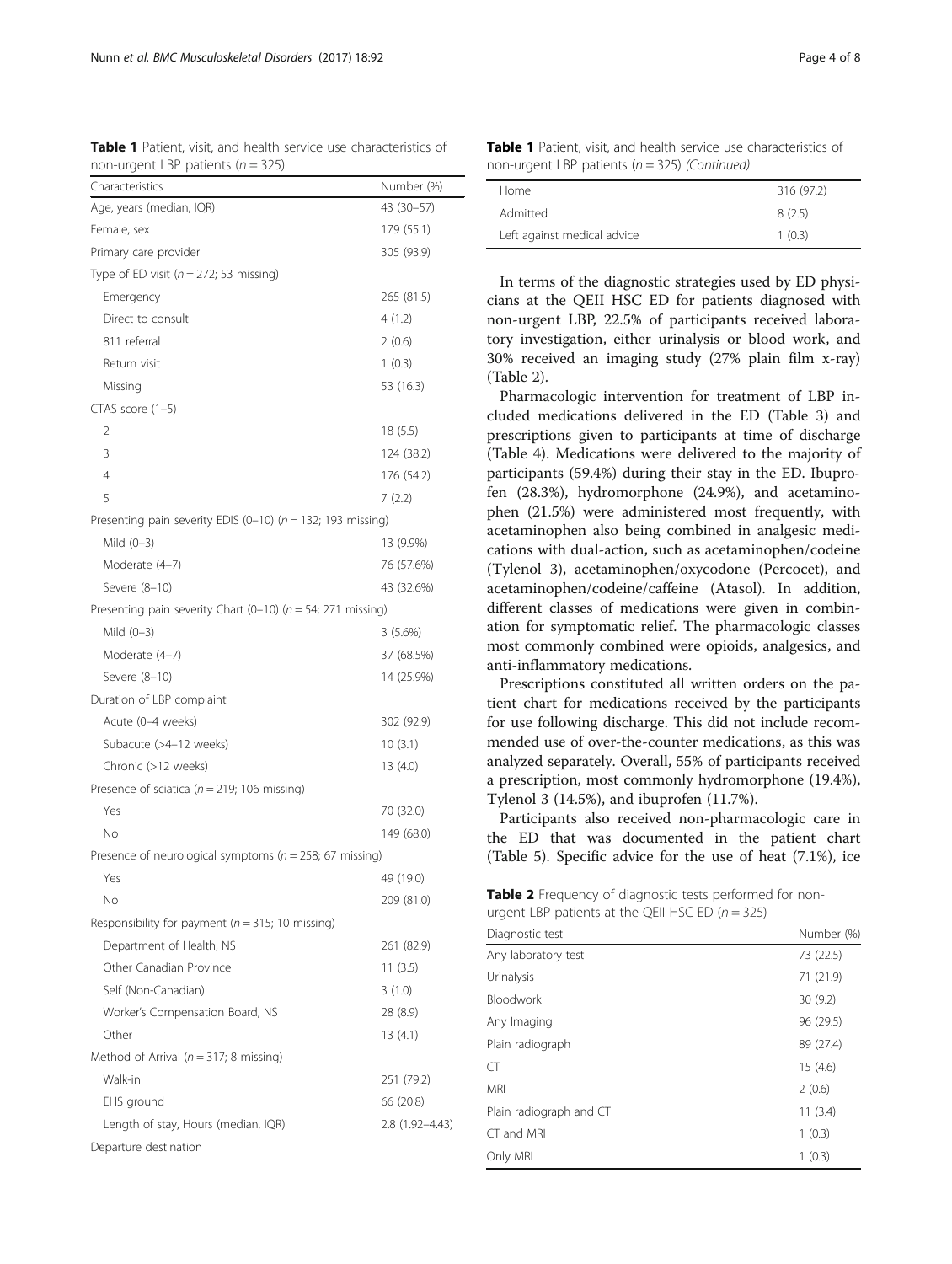<span id="page-4-0"></span>

|  | <b>Table 3</b> Common medication classes delivered in the OEII HSC |  |  |  |
|--|--------------------------------------------------------------------|--|--|--|
|  | ED for non-urgent LBP patients $(n = 325)^{d}$                     |  |  |  |

| Medication class                           | Frequent medication                                   | Number<br>$(\% )$ |
|--------------------------------------------|-------------------------------------------------------|-------------------|
| Opioid                                     |                                                       | 112 (34.5)        |
|                                            | Hydromorphone                                         | 81 (24.9)         |
|                                            | Morphine                                              | 16(4.9)           |
|                                            | Acetaminophen and codeine<br>(Tylenol 3) <sup>b</sup> | 19 (5.9)          |
| Anti-inflammatory                          |                                                       | 115 (35.4)        |
|                                            | Ibuprofen                                             | 92 (28.3)         |
|                                            | Ketorolac                                             | 27(8.3)           |
| Analgesic                                  |                                                       | 90 (27.7)         |
|                                            | Acetaminophen                                         | 70 (21.5)         |
| Muscle Relaxant                            |                                                       | 24 (7.4)          |
| Antiemetic                                 |                                                       | 12(3.7)           |
| Combination of<br>Medications <sup>c</sup> |                                                       |                   |
| Opioid and Anti-<br>inflammatory           |                                                       | 55 (16.9)         |
| Opioid and Analgesic                       |                                                       | 51 (15.7)         |
| Anti-inflammatory and<br>Analgesic         |                                                       | 50 (15.4)         |

<sup>a</sup>Frequent medications delivered within selected classes are also

presented (>4.5%)

<sup>b</sup>Medications of dual-action (e.g. Tylenol 3) were counted in both medication classes (e.g. opioid and analgesic

<sup>c</sup>Combination of medications were separately delivered drugs

(7.4%), or both (4.9%) for pain control were recorded, as well as, the recommended use of over-the-counter medications, as needed (33.9%). Advice was documented in 52.3% of participant encounters. Physicians also documented recommendations for physiotherapy, massage, and acupuncture and distributed patient education pamphlets. Participants received documented advice to exercise (3.1%), but more often to rest (10.8%).

Referrals back to the participant's family physician were recorded in 41.2% of encounters and referrals to medical specialists were recorded for 11.2% of study participants. In-hospital referrals were uncommon (5.5%), with orthopedics, internal medicine, and neurosurgery being consulted (Table [6\)](#page-5-0). At our center, orthopedics and neurosurgery alternate daily for spine call. Although not frequently documented, 28 participants (8.6%) were advised to seek physiotherapy without a formal referral. Overall, 301 participants (96.2%) had a documented discharge or follow-up plan ( $n = 312$ ; 13 missing).

## **Discussion**

This is the first Canadian study to present information about characteristics of non-urgent LBP patients and the strategies used by physicians in the ED to manage their care.

| <b>Table 4</b> Classes of prescription medications given at discharge |  |  |  |
|-----------------------------------------------------------------------|--|--|--|
| to patients for LBP ( $n = 325$ ) <sup>a</sup>                        |  |  |  |

| Medication class                           | Frequent medication                                   | Number<br>(% ) |
|--------------------------------------------|-------------------------------------------------------|----------------|
| Opioid                                     |                                                       | 125 (38.5)     |
|                                            | Hydromorphone                                         | 63 (19.4)      |
|                                            | Acetaminophen and codeine<br>(Tylenol 3) <sup>b</sup> | 47 (14.5)      |
| Anti-inflammatory                          |                                                       | 66 (20.3)      |
|                                            | Ibuprofen                                             | 38 (11.7)      |
|                                            | Naproxen                                              | 25(7.7)        |
| Analgesic                                  |                                                       | 77 (23.7)      |
|                                            | Acetaminophen                                         | 20(6.2)        |
| Muscle Relaxant                            |                                                       | 26(8.0)        |
| Combination of<br>Medications <sup>c</sup> |                                                       |                |
| Opioid and Anti-<br>inflammatory           |                                                       | 29 (8.9)       |
| Opioid and Analgesic                       |                                                       | 64 (19.7)      |
| Anti-inflammatory and<br>Analgesic         |                                                       | 17(5.2)        |

<sup>a</sup>Frequent medications delivered within selected classes are also

presented (>4.5%)<br><sup>b</sup>Medications of dual-action (e.g. Tylenol 3) were counted in both medication classes (e.g. opioid and analgesic

<sup>c</sup>Combination of medications were separately prescribed drugs

Our study population is similar to that of EDs in the US. In comparison to EDs in the US, a retrospective analysis of data from the National Hospital Ambulatory Medical Care Survey (NHAMCS) from 2002 to 2006 found similar presentation rates between males and females (51.2% female) with patients most commonly presenting with moderate or severe pain (30.6 and 54.2%, respectively) [[8\]](#page-7-0). For this study, determining the duration of LBP and whether neurological symptoms were present was dependent on appropriate documentation of the patient encounter. Over 90% of participants presented acutely; however, these episodes of severe discomfort could have been in the setting of established, chronic LBP, which was not assessed for in this review. A current prospective study will aim to address the length of experienced LBP on presentation to the ED. Establishing this is important, especially when considering how guidelines for imaging and other testing are applied in the clinical setting. For example, these guidelines do not recommend imaging for acute LBP, in the absence of red flags [[6, 13\]](#page-7-0).

In terms of diagnostic imaging, the NHACMS found diagnostic imaging studies were performed on approximately one-third of all patients, with slightly higher rates of patients receiving plain radiographs (30.5% in NHACMS v. 27.4% our study) and undergoing CT or MRI investigations (6.1% received CT or MRI in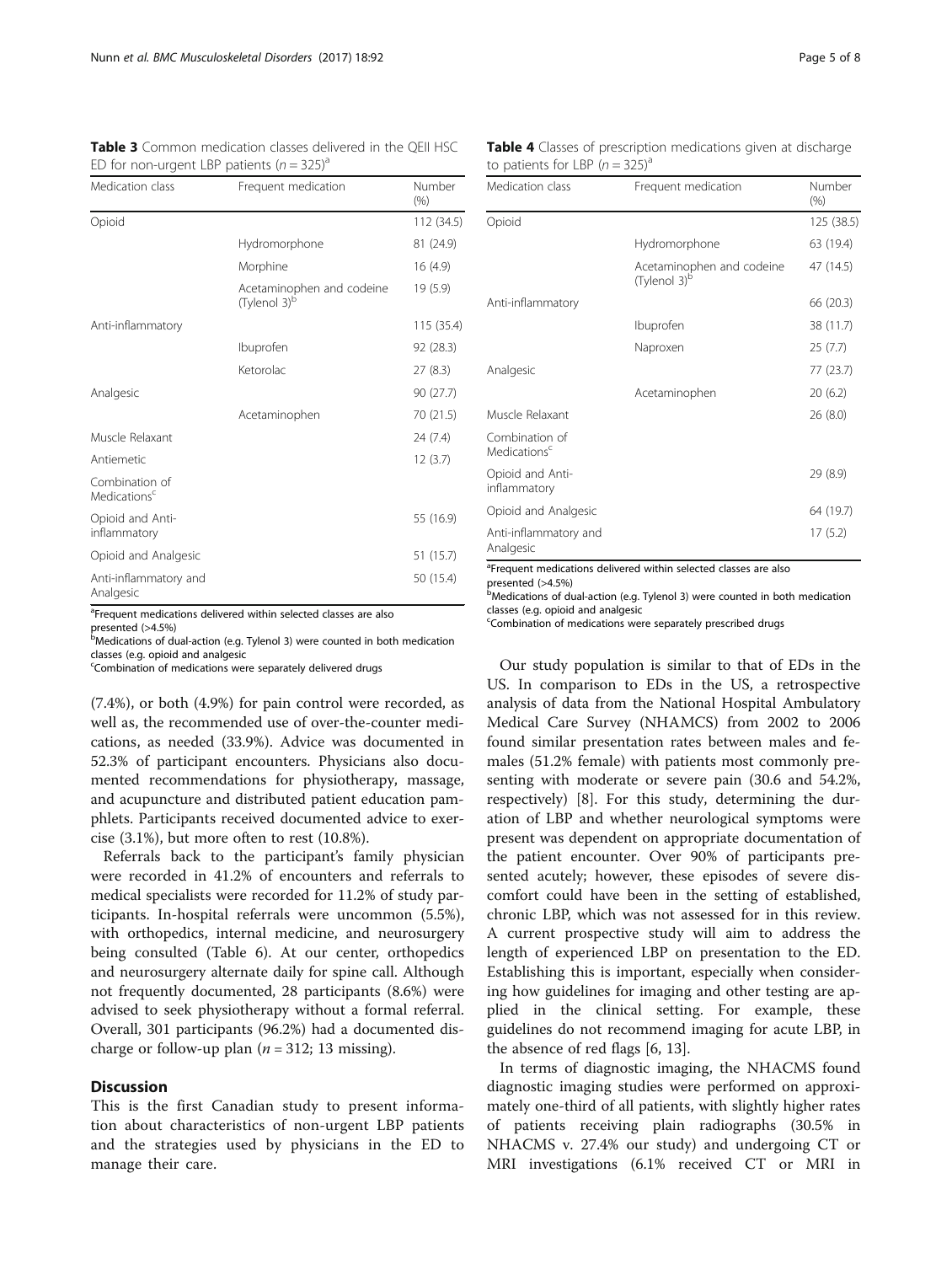<span id="page-5-0"></span>Table 5 Recommended non-pharmacologic care interventions for LBP patients at the QEII HSC ED ( $n = 325$ )

| Care provided                   | Number (%) |
|---------------------------------|------------|
| Heat                            | 23(7.1)    |
| Ice                             | 24 (7.4)   |
| Heat and ice                    | 16(4.9)    |
| Movement (including stretching) | 14(3.1)    |
| Rest                            | 35 (10.8)  |
| Over-the-counter medication     | 110 (33.9) |
| Ibuprofen                       | 85 (26.2)  |

NHACMS v. 4.9% our study). While our findings are comparable to the US, these rates suggest that imaging studies may be overused for non-urgent LBP, considering the frequency of acute presentations. According to the American College of Radiology (ACR), uncomplicated acute LBP and/ or radiculopathy (less than 6 weeks) does not warrant any imaging studies and should be considered a benign, selflimited condition [\[14\]](#page-7-0). Similarly, in October 2016, Choosing Wisely Canada released new guidelines in agreement with the ACR, advising against low back imaging in patients with nontraumatic LBP. It is only in the case that malignancy or infection is clinically suspected from red flags or pathologic markers, or if there are severe, progressive neurological deficits, that diagnostic imaging and laboratory testing are indicated to guide management [\[6, 14\]](#page-7-0).

Guidelines for pharmacologic therapy in the ED are generally consistent within primary care for the treatment of LBP. Therapeutic recommendations list acetaminophen and NSAIDs (nonsteroidal antiinflammatory drugs) as first-line and second-line agents, respectively [\[13\]](#page-7-0). In addition, other medications used as third-line therapies include opioids, muscle relaxants, and steroids. In our study, pharmacologic interventions were consistent with clinical guidelines, considering the severity of pain experienced in this patient population. Medications were administered to close to 60% of participants during their stay in the ED. Acetaminophen, NSAIDs, and opioids were used most frequently. Combination therapy was often used, although effectiveness studies on this practice are limited [[8\]](#page-7-0). In the US, medications either administered in the ED or prescribed at discharge most frequently were opioids (61.7%), NSAIDs (49.6%), and muscle relaxants (42.8%) [\[15\]](#page-7-0). In terms of medications delivered in the ED, patients were administered opioids more frequently in the US (61.7% v 34.5%) with hydromorphone also being the most commonly prescribed opioid (32.3%). NSAIDs were given to 49.5% of LBP patients and NSAIDs and skeletal muscle relaxants were most commonly combined (26.2%) in the US population [[8\]](#page-7-0). It remains unanswered whether this population of LBP patients is different from those who

Table 6 Referrals to other hospital services or family physicians received by LBP patients  $(n = 325)$ 

| Referral                                    | Number (%) |
|---------------------------------------------|------------|
| Family physician ( $n = 319$ ; 6 missing)   | 132 (41.2) |
| Medical specialist ( $n = 322$ ; 3 missing) | 36(11.2)   |
| ED Hospital Referral                        | 18(5.5)    |

seek care and treatment in other primary care settings and whether clinical guidelines, not specific to the ED, should be applied in this setting.

Although it was not captured in this study the number of patients that went on to receive non-pharmacologic therapies, such as physiotherapy, massage, and acupuncture, current reviews and practice guidelines outline their role in treatment of LBP [[1, 16](#page-7-0)]. Guidelines vary in terms recommendations of non-pharmacologic therapy for acute LBP; however, an approach suggested is to consider these treatments in patients that do not respond to first-line care [[1\]](#page-7-0). In the setting that response is not favorable to education, reassurance, and analgesia, or in chronic LBP, there may be an increased role for these therapies. The 2016 NICE guideline for LBP and sciatica recommends massage only as a part multimodal therapy and against the use of acupuncture for management of LBP [[16\]](#page-7-0).

From an ED perspective, LBP presentations consume time and healthcare resources. Diagnostic imaging, referrals, and interventions contribute to this, as do pre-hospital costs. As found by this study, one in five participants arrived by ambulance and on average had a length of stay of close to 3 h. Multiple studies have investigated why patients present to the ED with non-urgent medical conditions. Themes that emerge in patient interviews include a perceived need for urgent medical care, difficulty scheduling an appointment with their family physician, or the family physician being unavailable [\[17](#page-7-0)–[19](#page-7-0)]. Although 94% of participants in our study had a record of a primary care provider, they potentially sought care in ED for these reasons. A UK study found that 86% of nonurgent presentations reported being aware of an alternative to the ED for care [[18](#page-7-0)]. Expectations of EDdelivered health care may result in patients choosing to visit the ED rather than their family physician, as patients perceive that it is easier or more efficient to access diagnostic services in the ED [\[17](#page-7-0)]. Future studies are needed to determine patient prognosis and health service outcomes related to management of LBP in the ED setting.

#### Strengths and limitations

Our study results should be interpreted in the context of study strengths and limitations. Strengths of our study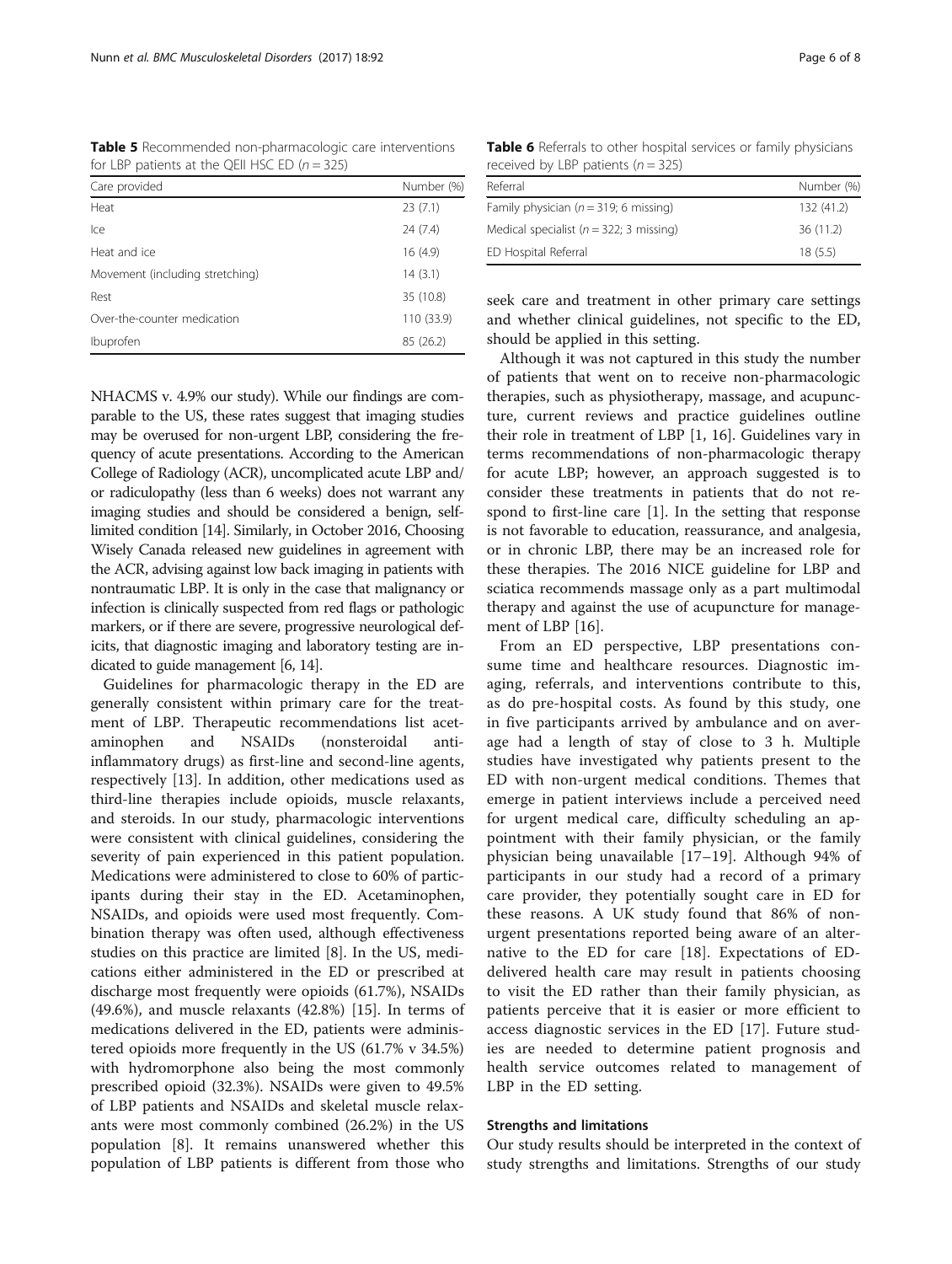include complete information about the care LBP participants received in the ED including imaging studies, laboratory tests, pharmacologic, and nonpharmacologic interventions. Using a combination of available EDIS data supplemented by a patient charts allowed for a better understanding of therapeutic intervention following diagnostic testing. We used strategies of data checking across ED charts and nursing records to limit potential measurement error: reports were compared to specific details about what each participant received, including dose and route of administration. A limitation of this study is that we did not examine care delivered to participants prior

to arrival, for example, by paramedics. In addition, information gathered from the patient charts was limited by missing documentation of pertinent findings on history and physical examination. For example, presenting pain level was poorly documented. There were 193 missing records in EDIS (59.3%) and 271 in the medical chart (83.1%). In addition, noting the presence of neurologic symptoms and sciatica was dependent on documentation of the assessment. Prospective studies are needed to fully describe the characteristics and prognosis of patients presenting to the ED with LBP so that appropriate interventions can be planned.

## Conclusion

We presented a complete description of patient characteristics, LBP descriptors, and use of health services for a random sample of non-urgent LBP patients presenting to the ED. This facilitates a better understanding of the population of LBP patients who seek care in the ED and sets the stage for future studies to explore prognosis and test interventions appropriate for this setting.

## Appendix

Table 7 Coding system used to define LBP. Codes have been separated into three LBP categories: Non-specific, Mechanical and Non-Mechanical LBP. Two classes of LBP (urgent and non-urgent) were defined based on these categories. Corresponding ICD-9 codes are presented below

| Non-Urgent (Non-Specific LBP and LBP with neurological signs or symptoms)                                                                                                                                                                                                                                                                                                                                                                                                                                                   |                                                                                                                                                                                                                                                                                                                                                                                                                                                                                                       | Urgent (Pathologic cause LBP)                                                                                                                                                                                                                                                                                                                                                                                                                                  |
|-----------------------------------------------------------------------------------------------------------------------------------------------------------------------------------------------------------------------------------------------------------------------------------------------------------------------------------------------------------------------------------------------------------------------------------------------------------------------------------------------------------------------------|-------------------------------------------------------------------------------------------------------------------------------------------------------------------------------------------------------------------------------------------------------------------------------------------------------------------------------------------------------------------------------------------------------------------------------------------------------------------------------------------------------|----------------------------------------------------------------------------------------------------------------------------------------------------------------------------------------------------------------------------------------------------------------------------------------------------------------------------------------------------------------------------------------------------------------------------------------------------------------|
| Non-Specific LBP                                                                                                                                                                                                                                                                                                                                                                                                                                                                                                            | LBP with neurological signs or symptoms                                                                                                                                                                                                                                                                                                                                                                                                                                                               | Pathologic cause LBP                                                                                                                                                                                                                                                                                                                                                                                                                                           |
| •Backache<br>-Back Sprain or Strain<br>• Unspecified Back Disorder                                                                                                                                                                                                                                                                                                                                                                                                                                                          | • Compression Spinal Fracture<br>• Degenerative Disc Disease<br>• Disc Herniation<br>· Discogenic<br>• Scoliosis<br>• Spinal Stenosis<br>· Spondilolisthesis<br>· Spondylosis<br>• Unspecified Disc Disorders                                                                                                                                                                                                                                                                                         | • Abdominal pain.<br>• Aortic Aneurysm<br>$\cdot$ Cancer<br>• Fracture of vertebral column<br>• Headache / Migraine<br>• Myalgia<br>• Neuritis / Radiculitis<br>• Pneumonia<br>• Pancreatitis<br>• Pyelonephritis<br>• Renal Colic<br>• Sciatica/ radiculopathy<br>· Superficial Injury<br>• Urinary Tract Infection                                                                                                                                           |
| $ICD-9$ :<br>• 724 Unspecified back disorder<br>· 724.2 Non specific etiologies<br>(eg Lumbago)<br>· 724.5 Backache, unspecified<br>• 724.8 Other symptoms<br>referable to back.<br>• 729 other disorders of soft<br>tissues<br>· 846.9 Unspecified<br>• 847 Sprain / strain back<br>$\cdot$ 847.2 lumbar<br>· 847.9 unspecified<br>• 848 other and ill-defined<br>sprains and strains.<br>· 848.9 unspecified site.<br>• 959 injury, other and un-<br>specified.<br>• 959.1 trunk injury.<br>• 959.29 other site on trunk. | · 721.3 Spondylosis<br>· 722 Intervertebral disc disorder<br>· 722.1 Displacement of thoracic or lumbar intervertebral<br>disc without myelopathy<br>· 722.2 Displacement of intervertebral disc, site unspecified,<br>without myelopathy<br>· 722.52 Degenerative disc disease<br>· 722.93 Other and unspecified disc disorder (Lumbar)<br>· 724.0 Spinal Stenosis<br>· 733.13 Compression fracture, not due to trauma.<br>• 846 Sacroiliac sprains/strains<br>· 846.0 Lumbosacral joint or ligament | • 140-239 Neoplasms<br>· 346 Migraine<br>• 441 Aortic Aneurysm<br>· 486 Pneumonia<br>• 577 Pancreatitis<br>· 590.8 Pyelonephritis<br>• 599 Urinary Tract Infection<br>· 724.3 Sciatica<br>• 724.4 Thoracic or lumbosacral neuritis/radiculitis<br>• 729.1 Myalgia and myositis<br>· 729.5 Pain in limb<br>• 788 Renal Colic<br>• 789 Abdominal Pain<br>• 805 Fracture of vertebral column without mention<br>of spinal cord Injury<br>• 919 Superficial Injury |